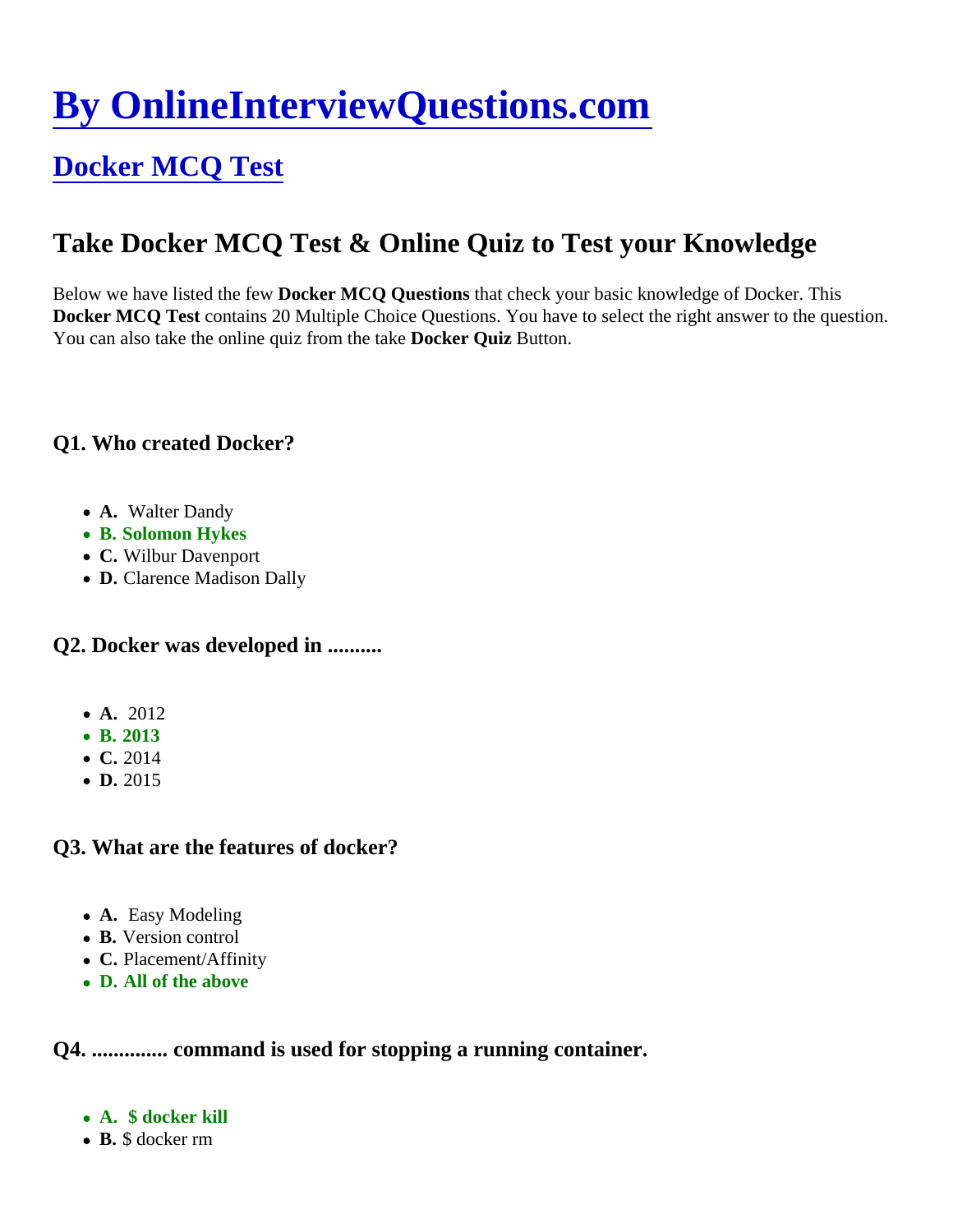- **C.** \$ docker stop
- **D.** \$ docker start

#### **Q5. What is a benefit for a developer using Docker?**

- **A.** Standardization and Productivity
- **B.** CI Efficiency & Rapid Deployment
- **C.** Compatibility and Maintainability
- **D. All of the above**

#### **Q6. A Docker registry is a place to store and distribute Docker ...............**

- **A.** Codes
- **B. Images**
- **C.** Files
- **D.** All of the above

#### **Q7. Is Docker still popular?**

- **A. Yes**
- **B.** No

#### **Q8. Does Kubernetes use Docker?**

- **A. Yes**
- **B.** No

#### **Q9. Is docker image OS dependent?**

- **A. Yes**
- **B.** No

#### **Q10. Which command is used for running the images as a container?**

- **A.** \$ docker PS
- **B.** \$ Sudo docker run container name
- **C. \$ Sudo docker run -i -t alpine /bin/bash**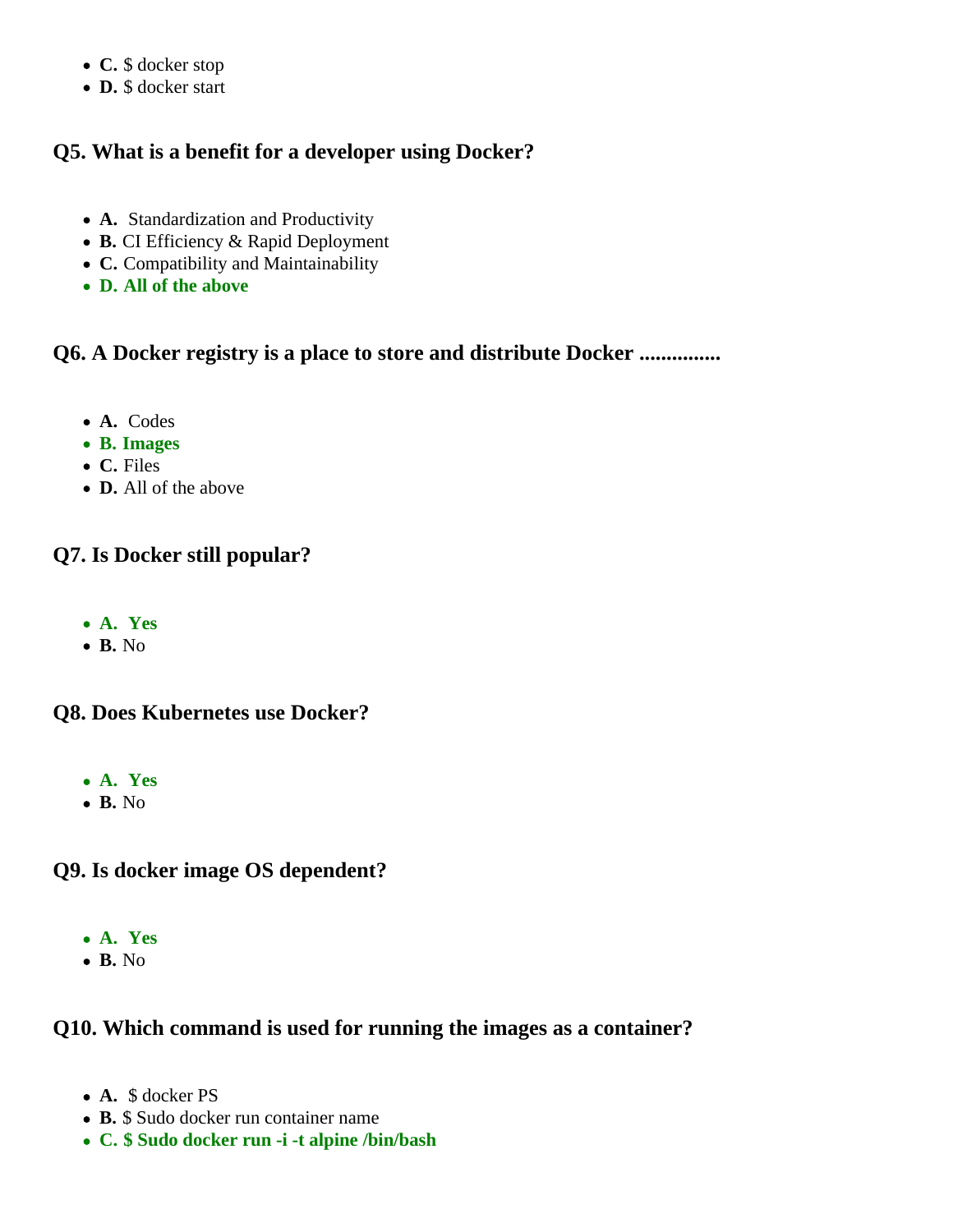**D.** All of the above

#### **Q11. Which of the following is the native clustering for Docker?**

- **A.** Docker Hub
- **B.** Docker Cloud
- **C. Docker Swarm**
- **D.** Docker Compose

#### **Q12. What is Docker registry?**

- **A.** Storage
- **B.** Content Delivery System
- **C. Both A & B**

#### **Q13. What port does Docker registry use?**

- **A.** Port 3000
- **B. Port 5000**
- **C.** Port 8000
- **D.** None of the above

#### **Q14. A Docker container is an instance of an image with a specific configuration.**

- **A. True**
- **B.** False

#### **Q15. You can't create multiple containers from the same image in docker**

- **A.** True
- **B. False**

#### **Q16. How many private repositories are allowed for a individual on Docker hub?**

- **A. 1**
- **B.** 2
- **C.** 3